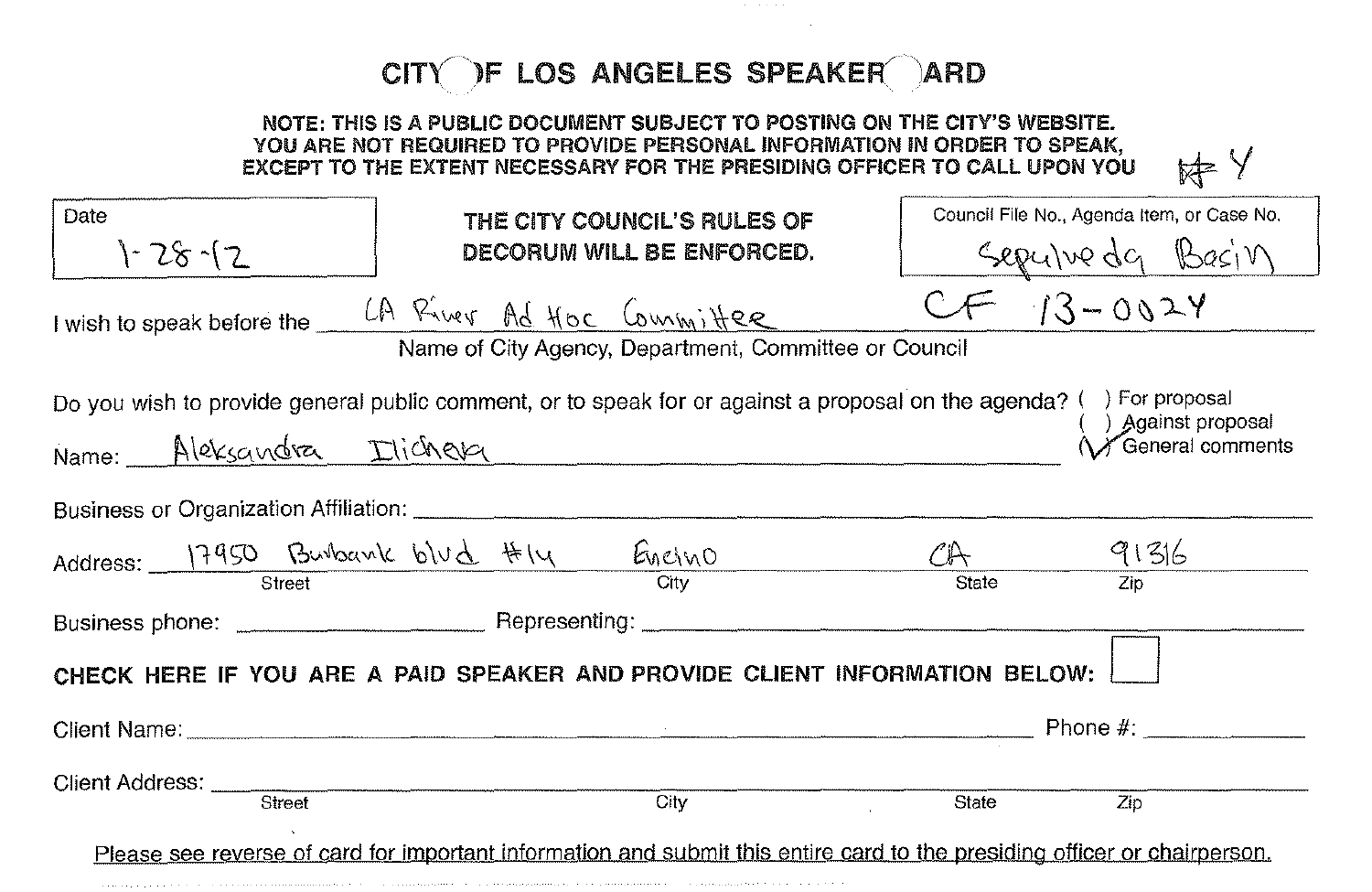|                                                  | CITY DF LOS ANGELES SPEAKER CARD                                                                                                                                                                                                  |                                                        |                                      |
|--------------------------------------------------|-----------------------------------------------------------------------------------------------------------------------------------------------------------------------------------------------------------------------------------|--------------------------------------------------------|--------------------------------------|
|                                                  | NOTE: THIS IS A PUBLIC DOCUMENT SUBJECT TO POSTING ON THE CITY'S WEBSITE.<br>YOU ARE NOT REQUIRED TO PROVIDE PERSONAL INFORMATION IN ORDER TO SPEAK,<br>EXCEPT TO THE EXTENT NECESSARY FOR THE PRESIDING OFFICER TO CALL UPON YOU |                                                        |                                      |
| Date                                             | THE CITY COUNCIL'S RULES OF<br>DECORUM WILL BE ENFORCED.                                                                                                                                                                          | Council File No., Agenda Item, or Case No.<br>$5 -002$ |                                      |
|                                                  | I wish to speak before the AD HDC Kiver Committee                                                                                                                                                                                 |                                                        |                                      |
|                                                  | Name of City Agency, Department, Committee or Council                                                                                                                                                                             |                                                        |                                      |
| Name: $\frac{5 \mu \ell w dy}{y}$                | Do you wish to provide general public comment, or to speak for or against a proposal on the agenda? () For proposal                                                                                                               |                                                        | Against proposal<br>General comments |
|                                                  | Business or Organization Affiliation: Calif. Natwe Plant Sm                                                                                                                                                                       |                                                        |                                      |
| Address: _                                       | 1581 Leadwell St Van N                                                                                                                                                                                                            |                                                        |                                      |
| Business phone: $6/8$ $782 - 73\%$ Representing: |                                                                                                                                                                                                                                   | State                                                  |                                      |
|                                                  | CHECK HERE IF YOU ARE A PAID SPEAKER AND PROVIDE CLIENT INFORMATION BELOW:                                                                                                                                                        |                                                        |                                      |
| Client Name: _                                   |                                                                                                                                                                                                                                   | Phone $#$ :                                            |                                      |
| Client Address: __<br>Street                     | City                                                                                                                                                                                                                              | State<br>Zip                                           |                                      |
|                                                  | Please see reverse of card for important information and submit this entire card to the presiding officer or chairperson.                                                                                                         |                                                        |                                      |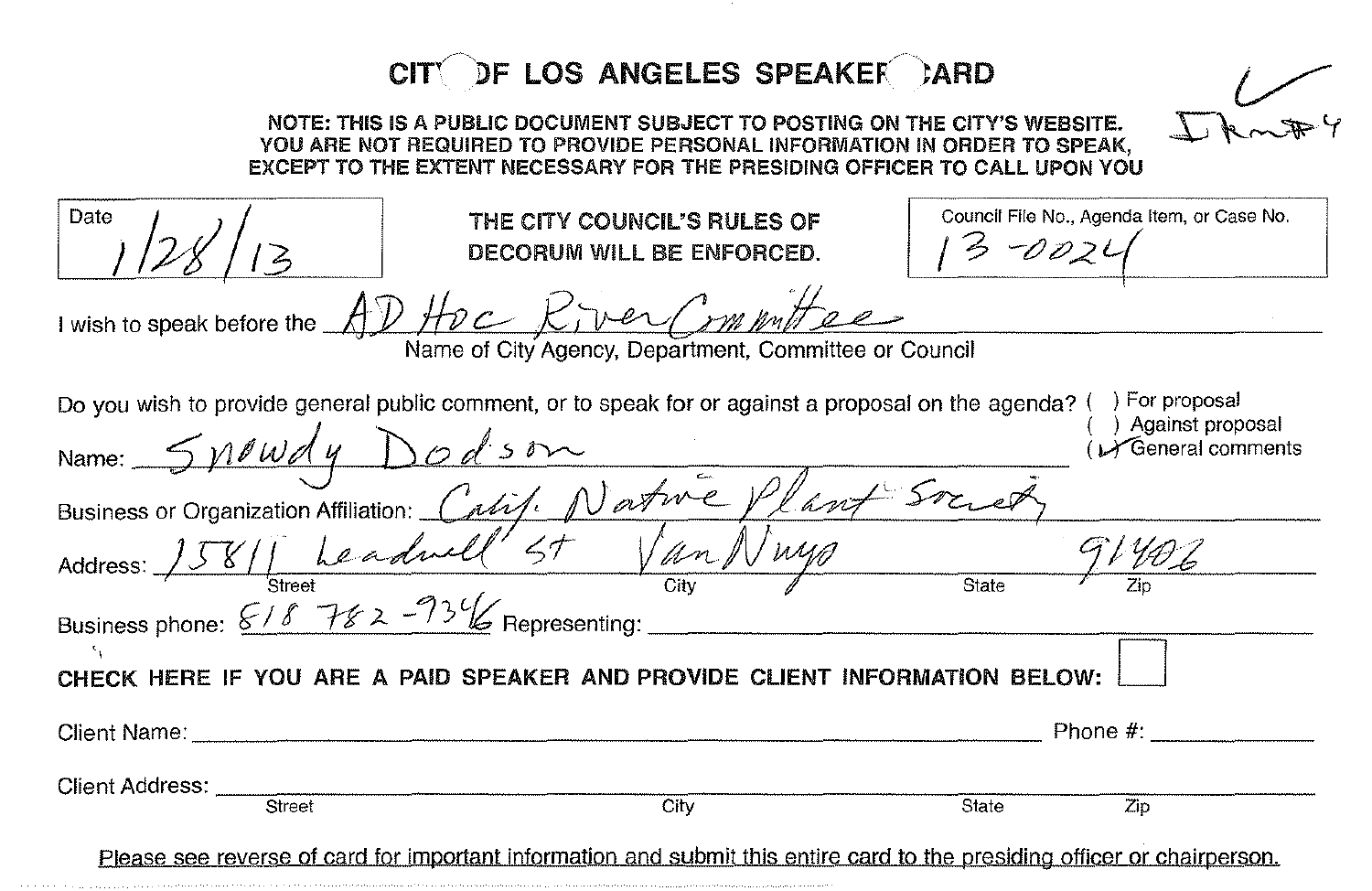|                                                                                                                                                                                                                                   | CITY DF LOS ANGELES SPEAKER )ARD                                                                                                  |                                                         |  |  |
|-----------------------------------------------------------------------------------------------------------------------------------------------------------------------------------------------------------------------------------|-----------------------------------------------------------------------------------------------------------------------------------|---------------------------------------------------------|--|--|
| NOTE: THIS IS A PUBLIC DOCUMENT SUBJECT TO POSTING ON THE CITY'S WEBSITE.<br>YOU ARE NOT REQUIRED TO PROVIDE PERSONAL INFORMATION IN ORDER TO SPEAK,<br>EXCEPT TO THE EXTENT NECESSARY FOR THE PRESIDING OFFICER TO CALL UPON YOU |                                                                                                                                   |                                                         |  |  |
| Date<br>$1 - 28 - 2013$                                                                                                                                                                                                           | THE CITY COUNCIL'S RULES OF<br>DECORUM WILL BE ENFORCED.                                                                          | Council File No., Agenda Item, or Case No.<br>$13-0034$ |  |  |
| I wish to speak before the                                                                                                                                                                                                        | RIVER Committee<br>Name of City Agency, Department, Committee or Council                                                          |                                                         |  |  |
| Do you wish to provide general public comment, or to speak for or against a proposal on the agenda? () For proposal<br>Against proposal<br>Name: Kris Chlankamp<br>t General comments                                             |                                                                                                                                   |                                                         |  |  |
| Business or Organization Affiliation: 5FV Audv63055955                                                                                                                                                                            |                                                                                                                                   |                                                         |  |  |
| Address: $4999$ $\sqrt{116}$ $\sqrt{16}$<br>Business phone: $747444$ 7483 Representing: 5.5 V. $4508\sqrt{620}$ 3045                                                                                                              |                                                                                                                                   |                                                         |  |  |
| CHECK HERE IF YOU ARE A PAID SPEAKER AND PROVIDE CLIENT INFORMATION BELOW:                                                                                                                                                        |                                                                                                                                   |                                                         |  |  |
| Client Name:                                                                                                                                                                                                                      |                                                                                                                                   | Phone $#$ :                                             |  |  |
| Client Address:<br>Street                                                                                                                                                                                                         | City<br>Please see reverse of card for important information and submit this entire card to the presiding officer or chairperson. | State<br>Zip                                            |  |  |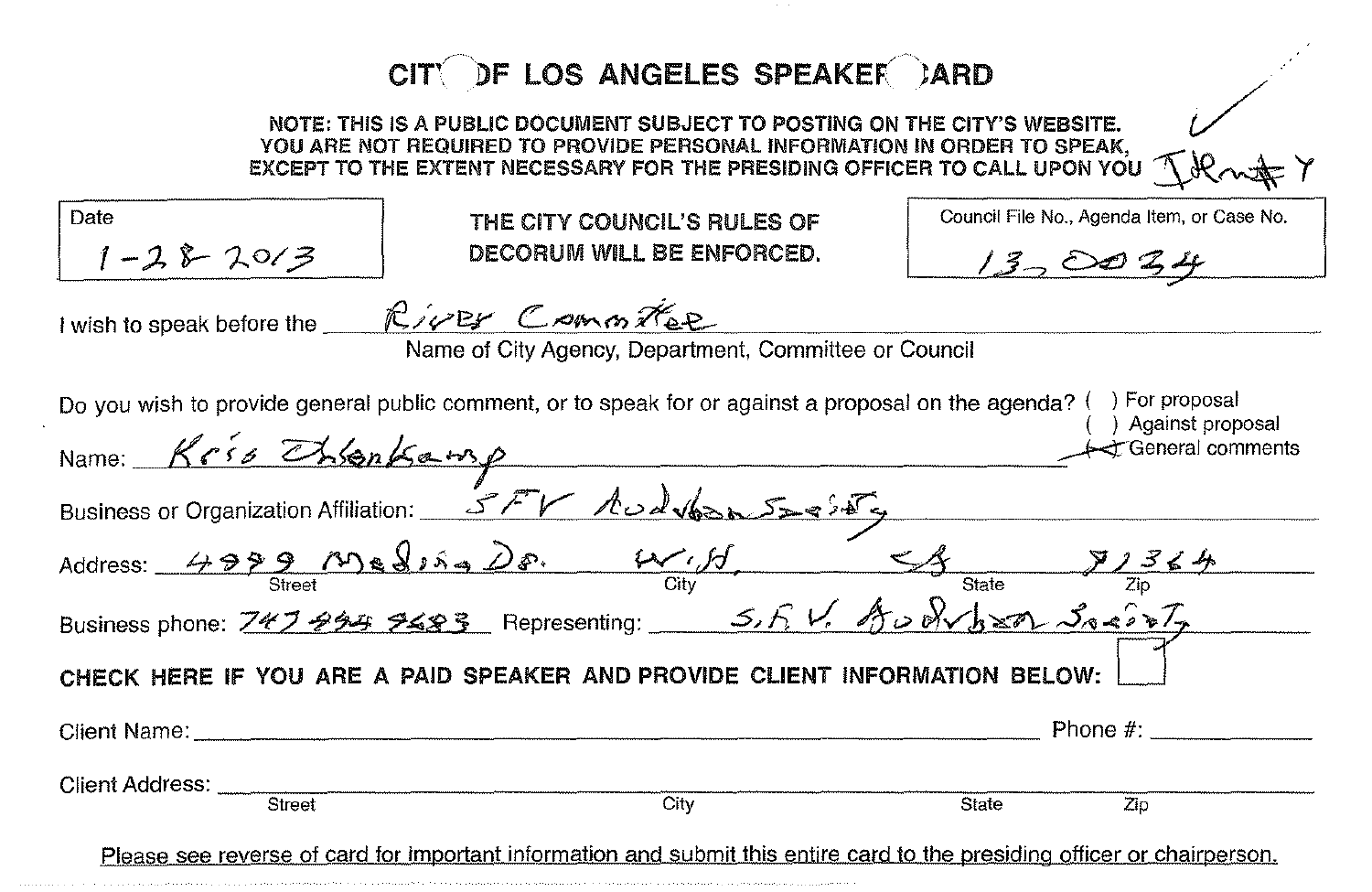|                                                                            | CITY DF LOS ANGELES SPEAKER )ARD                                                                                                                                                                                                  |       |                                                           |  |
|----------------------------------------------------------------------------|-----------------------------------------------------------------------------------------------------------------------------------------------------------------------------------------------------------------------------------|-------|-----------------------------------------------------------|--|
|                                                                            | NOTE: THIS IS A PUBLIC DOCUMENT SUBJECT TO POSTING ON THE CITY'S WEBSITE.<br>YOU ARE NOT REQUIRED TO PROVIDE PERSONAL INFORMATION IN ORDER TO SPEAK,<br>EXCEPT TO THE EXTENT NECESSARY FOR THE PRESIDING OFFICER TO CALL UPON YOU |       |                                                           |  |
| Date                                                                       | THE CITY COUNCIL'S RULES OF<br>DECORUM WILL BE ENFORCED.                                                                                                                                                                          |       | Council File No., Agenda Item, or Case No.<br>$13 - 6029$ |  |
| I wish to speak before the _                                               | Kiren,<br>Name of City Agency, Department, Committee or Council                                                                                                                                                                   |       |                                                           |  |
|                                                                            | Do you wish to provide general public comment, or to speak for or against a proposal on the agenda? (                                                                                                                             |       | ) For proposal<br>) Against proposal                      |  |
| <i>AVID WEES</i>                                                           |                                                                                                                                                                                                                                   |       | ceneral comments                                          |  |
| Business or Organization Affiliation: Sh FGRNMale VALLEY AVDUBON           |                                                                                                                                                                                                                                   |       |                                                           |  |
|                                                                            |                                                                                                                                                                                                                                   |       |                                                           |  |
|                                                                            | Address: 5131 BRI665 Aue LACROSCONTO CP 9/214<br>Business phone: 818 618 1652 Representing: SpafeLNAS2 1 ALLEY AUTORA Cocochy                                                                                                     |       |                                                           |  |
| CHECK HERE IF YOU ARE A PAID SPEAKER AND PROVIDE CLIENT INFORMATION BELOW: |                                                                                                                                                                                                                                   |       |                                                           |  |
| Client Name: The Client Name:                                              |                                                                                                                                                                                                                                   |       | Phone $#$ :                                               |  |
| Client Address: _                                                          |                                                                                                                                                                                                                                   |       |                                                           |  |
| Street                                                                     | City                                                                                                                                                                                                                              | State | Zip                                                       |  |
|                                                                            | Disses and reverse of eard for important information and explmit this optics agrd to the prociding officer or obgirporpon                                                                                                         |       |                                                           |  |

Please see reverse of card for important information and submit this entire card to the presiding officer or chairperson.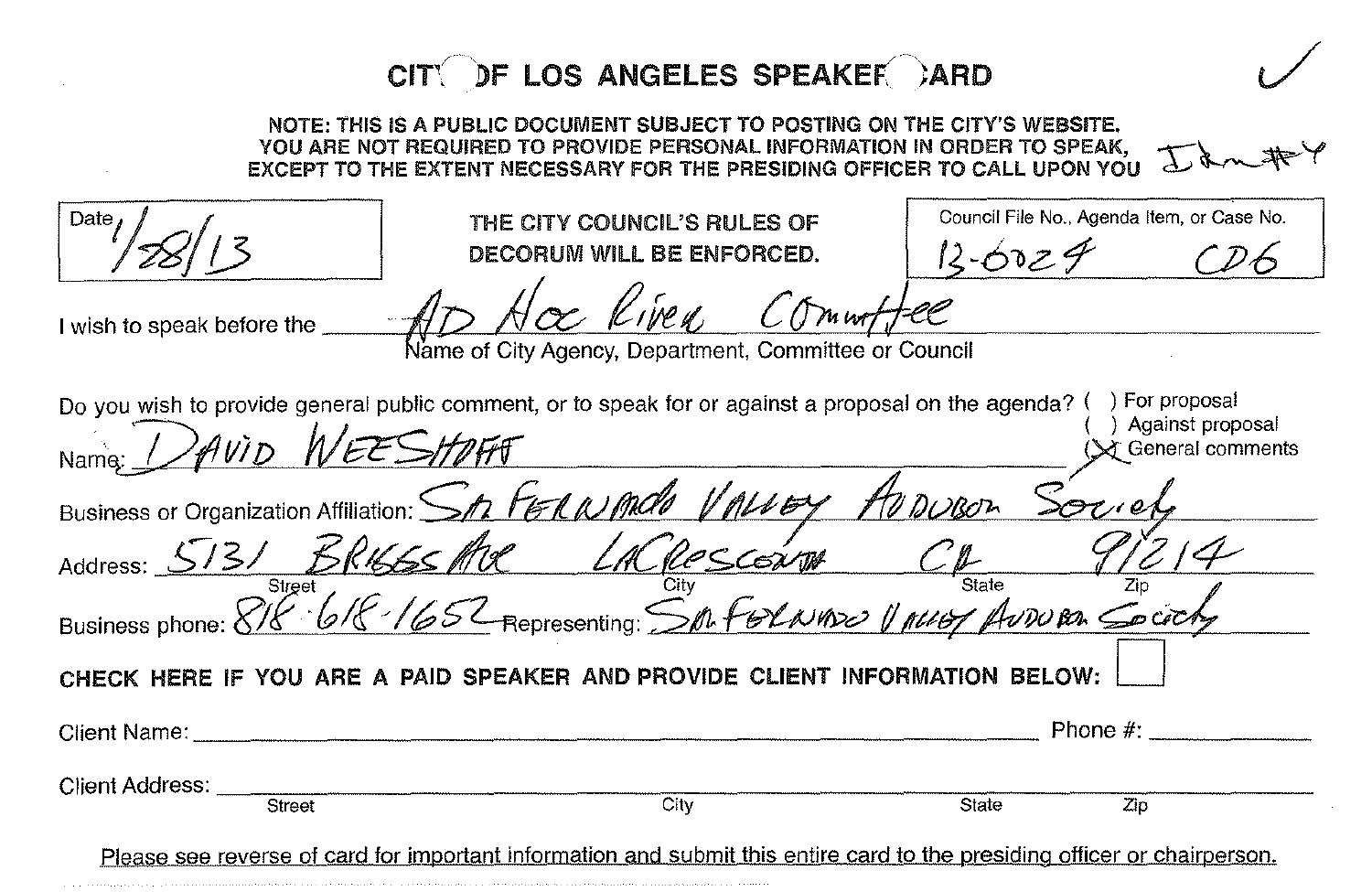|                                            | CITY DF LOS ANGELES SPEAKER CARD                                                                                                                                                                                                  |                                      |                                            |
|--------------------------------------------|-----------------------------------------------------------------------------------------------------------------------------------------------------------------------------------------------------------------------------------|--------------------------------------|--------------------------------------------|
|                                            | NOTE: THIS IS A PUBLIC DOCUMENT SUBJECT TO POSTING ON THE CITY'S WEBSITE.<br>YOU ARE NOT REQUIRED TO PROVIDE PERSONAL INFORMATION IN ORDER TO SPEAK,<br>EXCEPT TO THE EXTENT NECESSARY FOR THE PRESIDING OFFICER TO CALL UPON YOU |                                      |                                            |
| Date<br>1/28                               | THE CITY COUNCIL'S RULES OF<br>DECORUM WILL BE ENFORCED.                                                                                                                                                                          |                                      | Council File No., Agenda Item, or Case No. |
| I wish to speak before the And Une Run Com | Name of City Agency, Department, Committee or Council                                                                                                                                                                             |                                      |                                            |
| Name: <u>Lewi</u> MacAram                  | Do you wish to provide general public comment, or to speak for or against a proposal on the agenda? () For proposal                                                                                                               |                                      | Against proposal<br>General comments       |
| Business or Organization Affiliation: Full |                                                                                                                                                                                                                                   |                                      |                                            |
|                                            |                                                                                                                                                                                                                                   | $\overline{\overline{\text{State}}}$ | $\overline{Zip}$                           |
|                                            | Address: 570 W.A. 26 61 280<br>Street<br>Business phone: 323-420-3034 Representing: $\frac{500R}{200R}$                                                                                                                           |                                      |                                            |
|                                            | CHECK HERE IF YOU ARE A PAID SPEAKER AND PROVIDE CLIENT INFORMATION BELOW:                                                                                                                                                        |                                      |                                            |
|                                            |                                                                                                                                                                                                                                   |                                      | Phone $#$ :                                |
| Client Address: ____<br>Street             | $\overline{City}$                                                                                                                                                                                                                 | State                                | Zip                                        |
|                                            | Please see reverse of card for important information and submit this entire card to the presiding officer or chairperson.                                                                                                         |                                      |                                            |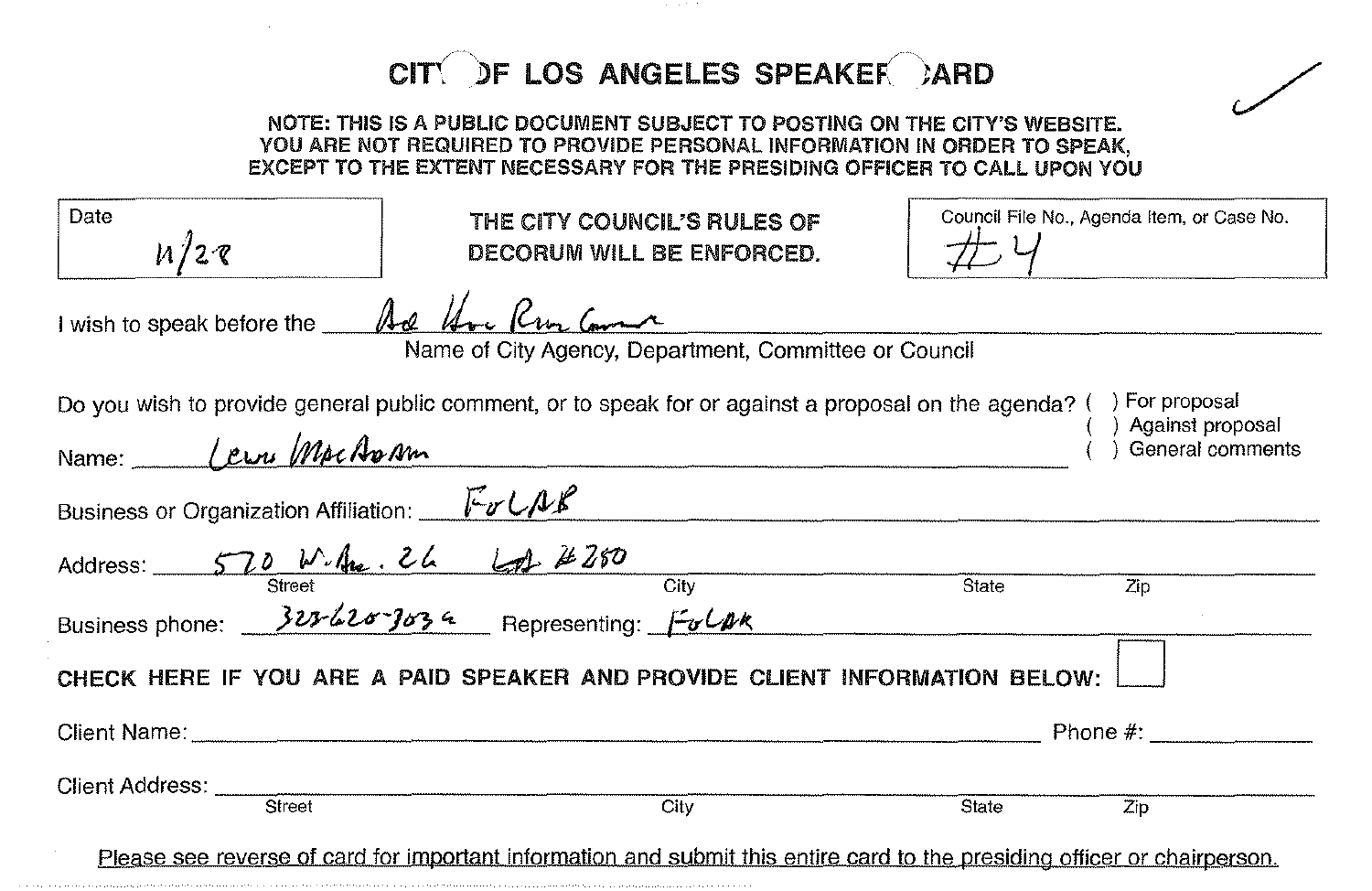|                                                                            | CITY DF LOS ANGELES SPEAKER CARD                                                                                                                                                                                                  |                                                       |                                            |  |
|----------------------------------------------------------------------------|-----------------------------------------------------------------------------------------------------------------------------------------------------------------------------------------------------------------------------------|-------------------------------------------------------|--------------------------------------------|--|
|                                                                            | NOTE: THIS IS A PUBLIC DOCUMENT SUBJECT TO POSTING ON THE CITY'S WEBSITE.<br>YOU ARE NOT REQUIRED TO PROVIDE PERSONAL INFORMATION IN ORDER TO SPEAK,<br>EXCEPT TO THE EXTENT NECESSARY FOR THE PRESIDING OFFICER TO CALL UPON YOU |                                                       |                                            |  |
| Date<br>1.28.13                                                            | THE CITY COUNCIL'S RULES OF<br>DECORUM WILL BE ENFORCED.                                                                                                                                                                          | Council File No., Agenda Item, or Case No.<br>13ーの024 |                                            |  |
| I wish to speak before the                                                 | AD HOC RIVER                                                                                                                                                                                                                      |                                                       |                                            |  |
|                                                                            | Name of City Agency, Department, Committee or Council                                                                                                                                                                             |                                                       |                                            |  |
|                                                                            | Do you wish to provide general public comment, or to speak for or against a proposal on the agenda? () For proposal<br>Name: KARIN FLORES                                                                                         |                                                       | ) Against proposal<br>(X) General comments |  |
|                                                                            |                                                                                                                                                                                                                                   |                                                       |                                            |  |
|                                                                            |                                                                                                                                                                                                                                   |                                                       |                                            |  |
|                                                                            | Business or Organization Affiliation: $\frac{Friends\ of\ Fine\ LA\ Rivered{E1}Q}}{Streef}$<br>Address: $\frac{570 \text{ W.A} \ Venv.26 \pm 250, L.A.90065}{City}$<br>Business phone: $\frac{323230585}{240}$ Representing:      |                                                       | $\overline{Z}$ in                          |  |
| CHECK HERE IF YOU ARE A PAID SPEAKER AND PROVIDE CLIENT INFORMATION BELOW: |                                                                                                                                                                                                                                   |                                                       |                                            |  |
|                                                                            | Client Name: contract and the contract of the contract of the contract of the contract of the contract of the contract of the contract of the contract of the contract of the contract of the contract of the contract of the     |                                                       | Phone $#$ :                                |  |
| Client Address: ____<br>Street                                             | Citv                                                                                                                                                                                                                              | State                                                 | Zip                                        |  |
|                                                                            | Please see reverse of card for important information and submit this entire card to the presiding officer or chairperson.                                                                                                         |                                                       |                                            |  |

a composição de construções de comunicamente e o comunicar o seminada do seminadores de comunicação de comerci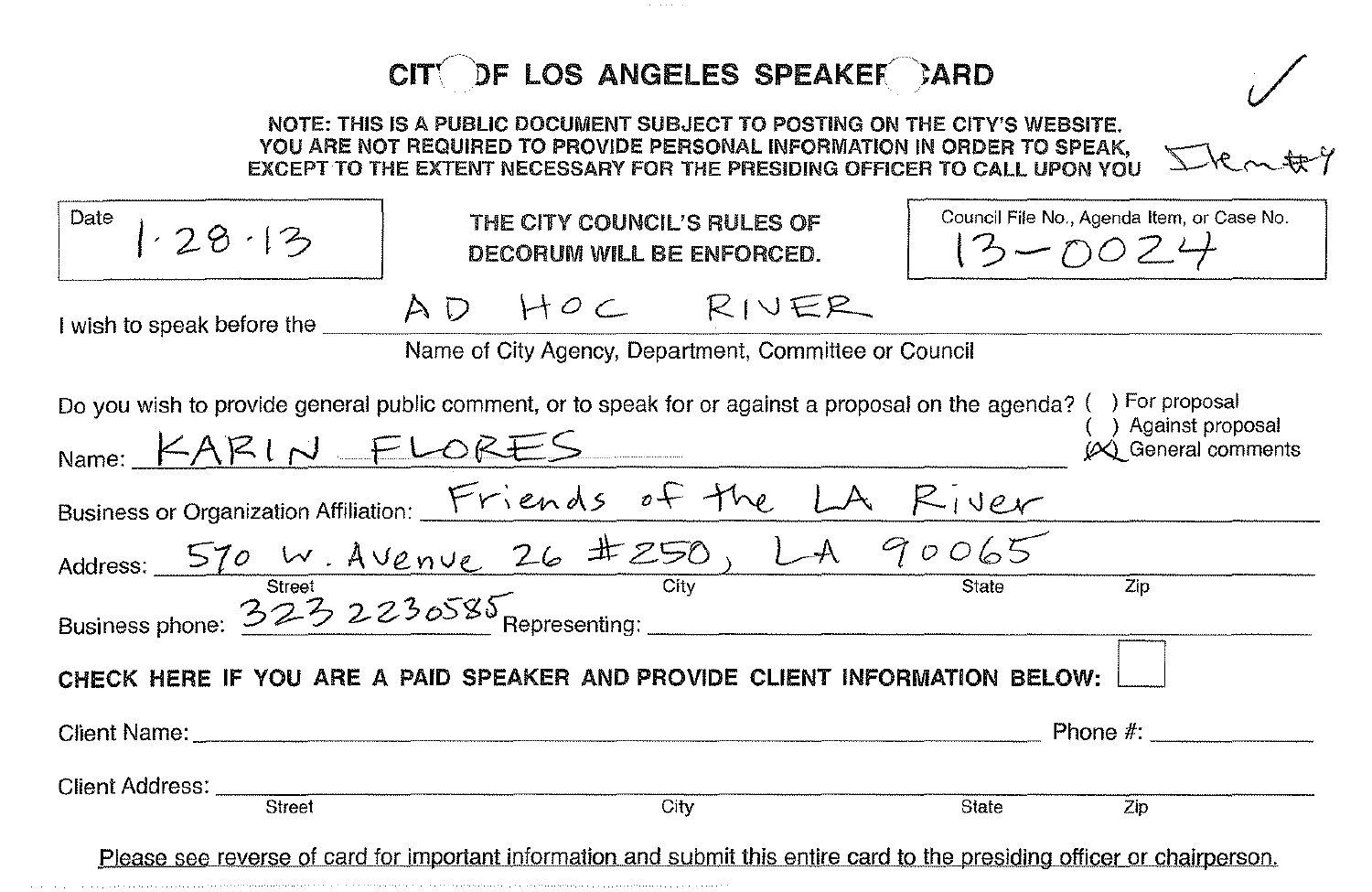CITY DF LOS ANGELES SPEAKER CARD NOTE: THIS IS A PUBLIC DOCUMENT SUBJECT TO POSTING ON THE CITY'S WEBSITE. NOTE: THIS IS A PUBLIC DOCUMENT SUBJECT TO POSTING ON THE CITY'S WEBSITE.<br>YOU ARE NOT REQUIRED TO PROVIDE PERSONAL INFORMATION IN ORDER TO SPEAK,  $\mathbb{R}$   $\mathbb{R}$ **Date Council File No., Agenda Item, or Case No.** THE CITY COUNCIL'S RULES OF *OI/2-'C/'J-c)!3*  $13 - 0024$ DECORUM Will BE ENFORCED. I wish to speak before the \_ Name of City Agency, Department, Committee or Council Do you wish to provide general public comment, or to speak for or against a proposal on the agenda? ( $\vee$ For proposal ( ) Against proposal Name:  $\frac{J A \cup K (D \cup E \cup C)}{L}$ Business or Organization Affiliation: \_\_\_ S \ ERRA c-LUB Address:  $6546$  DENNY MENUE, NORTH HOUTWOOD, CA 91606 Street City State Zip Business phone:  $8^{6}$   $506$   $8^{7}3$ , Representing:  $\qquad \qquad$ CHECK HERE **IF** YOU ARE A PAID SPEAKER AND PROVIDE CLIENT INFORMATION BELOW: Client Name: Phone #: \_  $\begin{array}{cccc}\n\hline\n\text{Client Address:} \\
\hline\n\text{Street}\n\end{array}\n\quad\n\begin{array}{cccc}\n\hline\n\text{City}\n\end{array}\n\quad\n\begin{array}{cccc}\n\hline\n\text{State}\n\end{array}\n\quad\n\begin{array}{cccc}\n\hline\n\text{Zip} \\
\hline\n\end{array}\n\quad\n\begin{array}{cccc}\n\hline\n\text{State}\n\end{array}\n\quad\n\begin{array}{cccc}\n\hline\n\text{Zip} \\
\hline\n\end{array}\n\end{array}$ Please see reverse of card for important information and submit this entire card to the presiding officer or chairperson.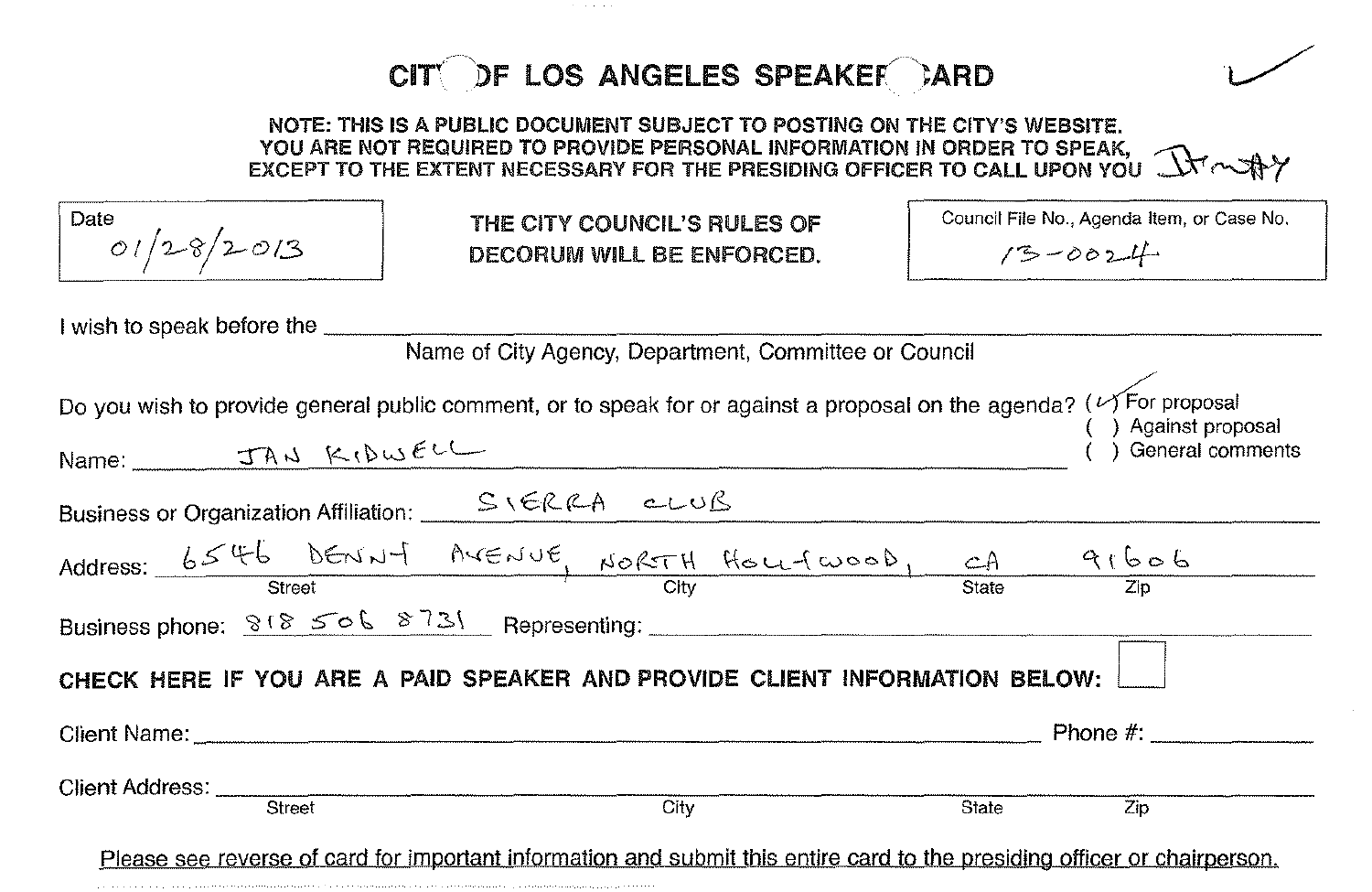| CITY OF LOS ANGELES SPEAKER CARD                                                                                                                                                                                                     |
|--------------------------------------------------------------------------------------------------------------------------------------------------------------------------------------------------------------------------------------|
| NOTE: THIS IS A PUBLIC DOCUMENT SUBJECT TO POSTING ON THE CITY'S WEBSITE.<br>YOU ARE NOT REQUIRED TO PROVIDE PERSONAL INFORMATION IN ORDER TO SPEAK.<br>EXCEPT TO THE EXTENT NECESSARY FOR THE PRESIDING OFFICER TO CALL UPON YOU    |
| Council File No., Agenda Item, or Case No.<br>Date<br>THE CITY COUNCIL'S RULES OF<br>$1 - 28 - 2013$<br>DECORUM WILL BE ENFORCED                                                                                                     |
| L.A. Kiver Ad<br>I wish to speak before the<br>Name of City Agency, Department, Committee or Council                                                                                                                                 |
| Do you wish to provide general public comment, or to speak for or against a proposal on the agenda? Sefor proposal<br>Against proposal<br>Bernadette i<br>General comments<br>Name:<br>Business or Organization Affiliation: Freench |
| Address: 3015 / Dendale<br>$7\varpi$ B)<br>State                                                                                                                                                                                     |
| Business phone: $323 - 663 - 673$ Representing: Free ula                                                                                                                                                                             |
| CHECK HERE IF YOU ARE A PAID SPEAKER AND PROVIDE CLIENT INFORMATION BELOW:                                                                                                                                                           |
| Phone #:<br>Client Name:                                                                                                                                                                                                             |
| Client Address: _<br>Street<br>City<br>Zip<br>State                                                                                                                                                                                  |

Please see reverse of card for important information and submit this entire card to the presiding officer or chairperson,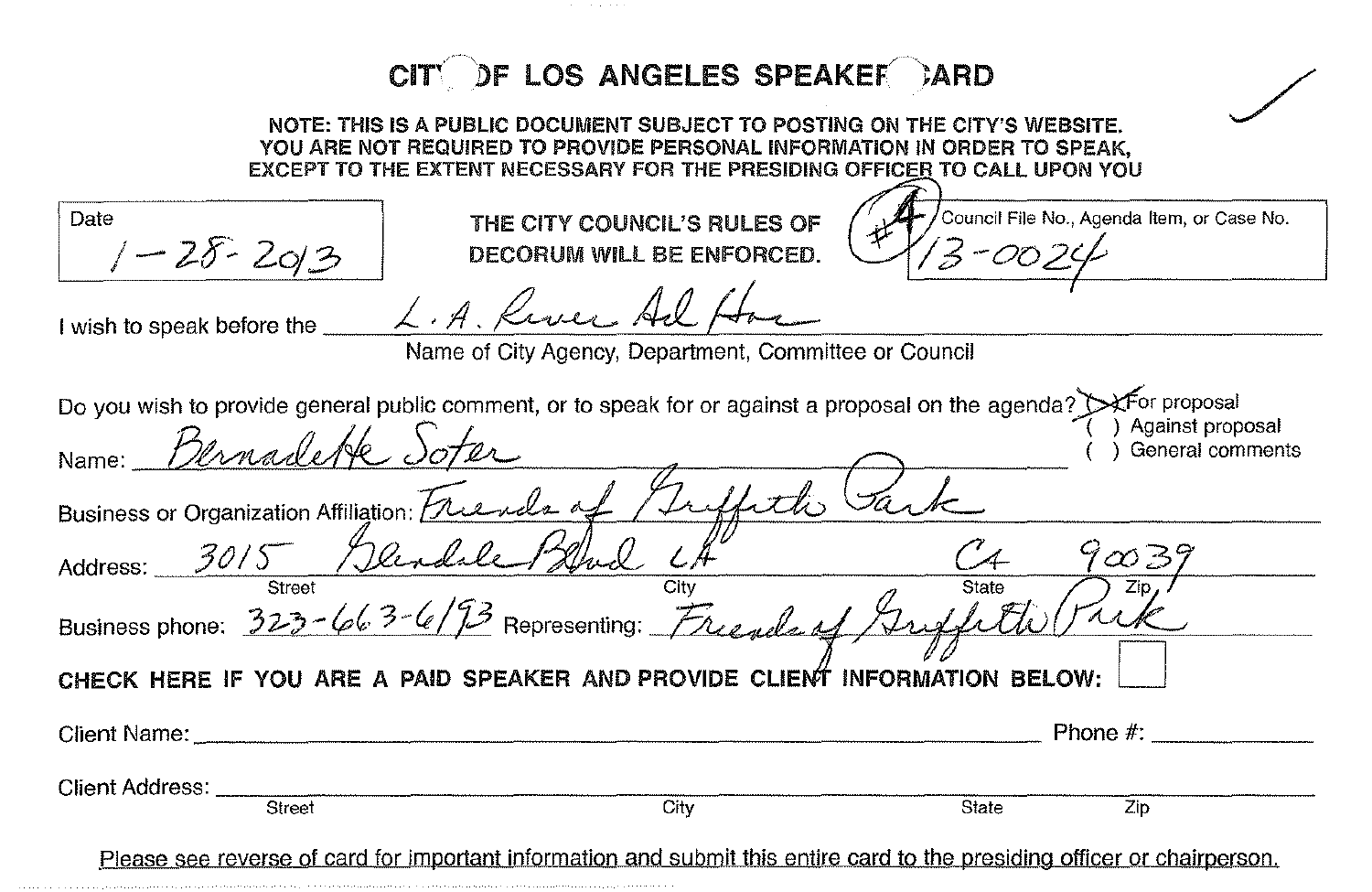| Date                       |                                                                                                                     |       |                                            |
|----------------------------|---------------------------------------------------------------------------------------------------------------------|-------|--------------------------------------------|
|                            | THE CITY COUNCIL'S RULES OF                                                                                         |       | Council File No., Agenda Item, or Case No. |
|                            | DECORUM WILL BE ENFORCED.                                                                                           |       |                                            |
| I wish to speak before the | Ad the Kiver Committee                                                                                              |       |                                            |
|                            | Name of City Agency, Department, Committee or Council                                                               |       |                                            |
|                            | Do you wish to provide general public comment, or to speak for or against a proposal on the agenda? (X For proposal |       |                                            |
| Name: Glenn Bailey         |                                                                                                                     |       | Against proposal<br>General comments       |
|                            | Business or Organization Affiliation: Encino Nelghborhoud Council                                                   |       |                                            |
| Address:<br>Street         | City                                                                                                                | State | $\overline{Z}$ ip                          |
|                            | Representing: Network of the Contract of the Representing:                                                          |       |                                            |
|                            |                                                                                                                     |       |                                            |
|                            |                                                                                                                     |       |                                            |
| Business phone:            | CHECK HERE IF YOU ARE A PAID SPEAKER AND PROVIDE CLIENT INFORMATION BELOW:                                          |       |                                            |
| Client Name:               |                                                                                                                     |       | Phone #:                                   |

中央についる

医单元 医慢性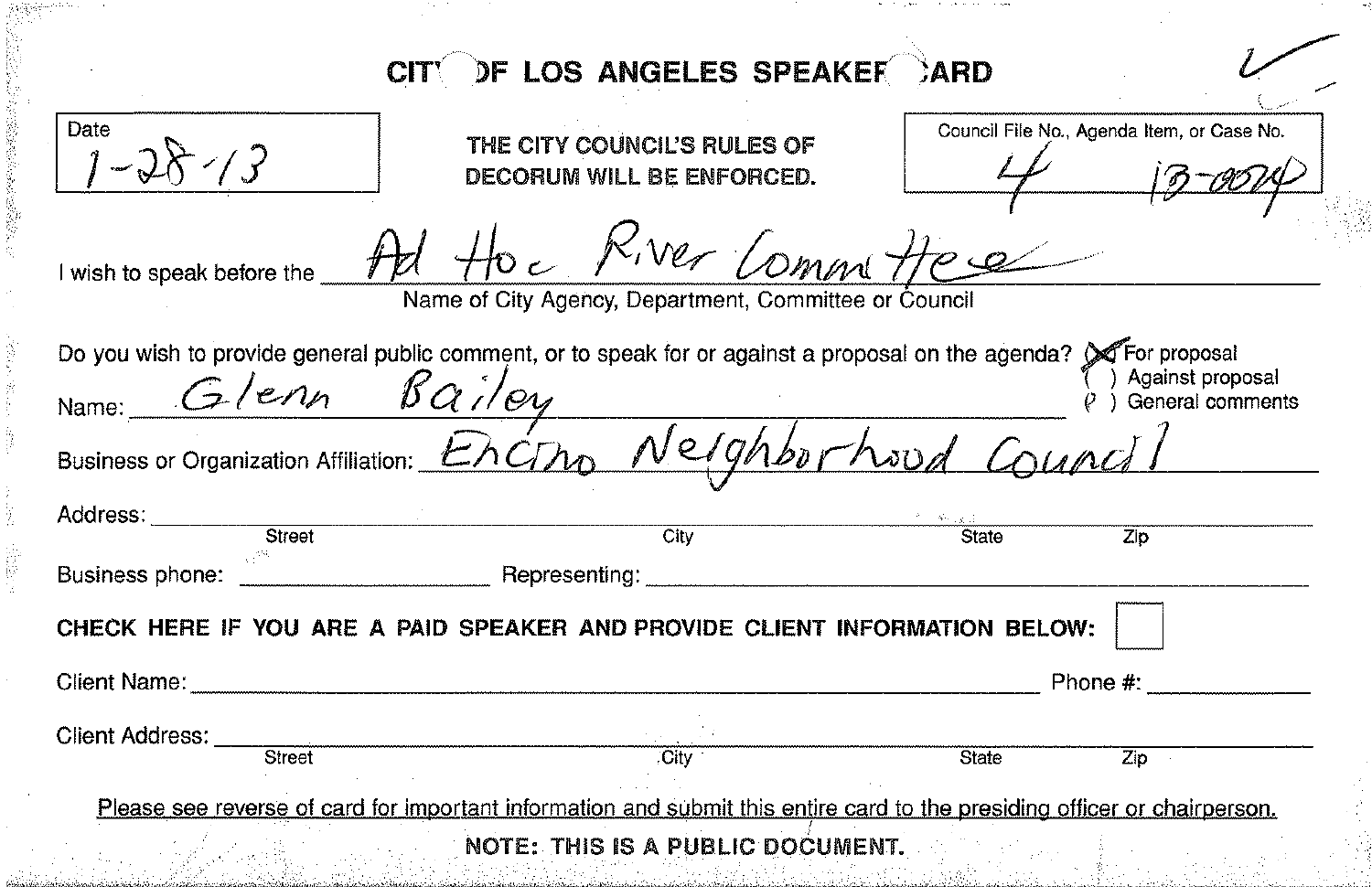|                                                                                                                            | <b>DF LOS ANGELES SPEAKET</b>                            | CARD                                                          |
|----------------------------------------------------------------------------------------------------------------------------|----------------------------------------------------------|---------------------------------------------------------------|
| Date<br>$1 - 28 - 13$                                                                                                      | THE CITY COUNCIL'S RULES OF<br>DECORUM WILL BE ENFORCED. | Council File No., Agenda Item, or Case No.<br>$13 - 0024$ CD6 |
| I wish to speak before the 21 1/1/02 Clerrer                                                                               |                                                          |                                                               |
|                                                                                                                            | Name of City Agency, Department, Committee or Council    |                                                               |
| Do you wish to provide general public comment, or to speak for or against a proposal on the agenda? $\bigvee$ For proposal |                                                          |                                                               |
| Name: $\mathcal{D}_{AV}$ $D$ $E$ - [RDY to                                                                                 |                                                          | Against proposal<br>General comments                          |
| Business or Organization Affiliation:                                                                                      |                                                          |                                                               |
| Address: $21844$ Corvollet Torgular City 65 and CA 90290                                                                   |                                                          |                                                               |
| Business phone: $\frac{3}{2}$ 455 - 4004 Representing:                                                                     |                                                          |                                                               |
| CHECK HERE IF YOU ARE A PAID SPEAKER AND PROVIDE CLIENT INFORMATION BELOW:                                                 |                                                          |                                                               |
|                                                                                                                            |                                                          | Phone #:                                                      |
| <b>Client Address:</b><br>Street                                                                                           | City                                                     | State<br>Zip                                                  |
|                                                                                                                            |                                                          |                                                               |
| Please see reverse of card for important information and submit this entire card to the presiding officer or chairperson.  |                                                          |                                                               |
|                                                                                                                            | NOTE: THIS IS A PUBLIC DOCUMENT.                         |                                                               |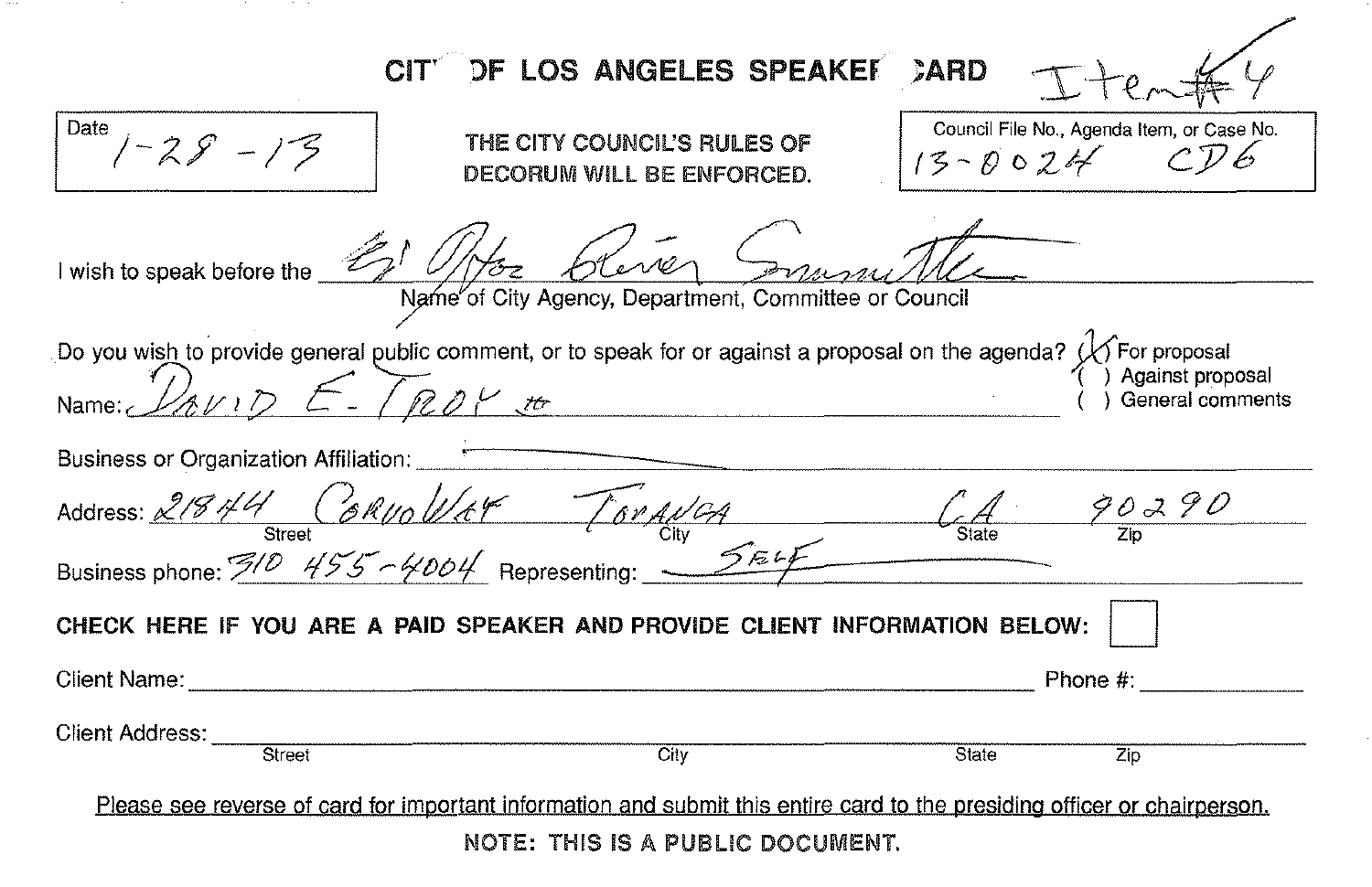|                                                                            | CIT OF LOS ANGELES SPEAKER CARD                                                                                                                                                                                                   |                                                       |  |  |
|----------------------------------------------------------------------------|-----------------------------------------------------------------------------------------------------------------------------------------------------------------------------------------------------------------------------------|-------------------------------------------------------|--|--|
|                                                                            | NOTE: THIS IS A PUBLIC DOCUMENT SUBJECT TO POSTING ON THE CITY'S WEBSITE.<br>YOU ARE NOT REQUIRED TO PROVIDE PERSONAL INFORMATION IN ORDER TO SPEAK.<br>EXCEPT TO THE EXTENT NECESSARY FOR THE PRESIDING OFFICER TO CALL UPON YOU |                                                       |  |  |
| Date<br>$\cdot$ 13                                                         | THE CITY COUNCIL'S RULES OF<br>DECORUM WILL BE ENFORCED.                                                                                                                                                                          | Council File No., Agenda Item, or Case No.<br>13-0024 |  |  |
| I wish to speak before the                                                 | Libre River committee<br>Name of City Agency, Department, Committee or Council                                                                                                                                                    |                                                       |  |  |
| Name: <i>Theresa Srud</i>                                                  | Do you wish to provide general public comment, or to speak for or against a proposal on the agenda? () For proposal                                                                                                               | ) Against proposal<br>General comments                |  |  |
|                                                                            | Business or Organization Affiliation: SEV Self / SEV Group.                                                                                                                                                                       |                                                       |  |  |
|                                                                            |                                                                                                                                                                                                                                   |                                                       |  |  |
| Business phone: 813 349 8889 Representing: SCIF                            |                                                                                                                                                                                                                                   |                                                       |  |  |
| CHECK HERE IF YOU ARE A PAID SPEAKER AND PROVIDE CLIENT INFORMATION BELOW: |                                                                                                                                                                                                                                   |                                                       |  |  |
| Client Name.                                                               |                                                                                                                                                                                                                                   | Phone $#$ :                                           |  |  |
| Client Address: _<br>Street                                                | City                                                                                                                                                                                                                              | State<br>$\mathbb{Z}$ ip                              |  |  |
|                                                                            | Please see reverse of card for important information and submit this entire card to the presiding officer or chairperson.                                                                                                         |                                                       |  |  |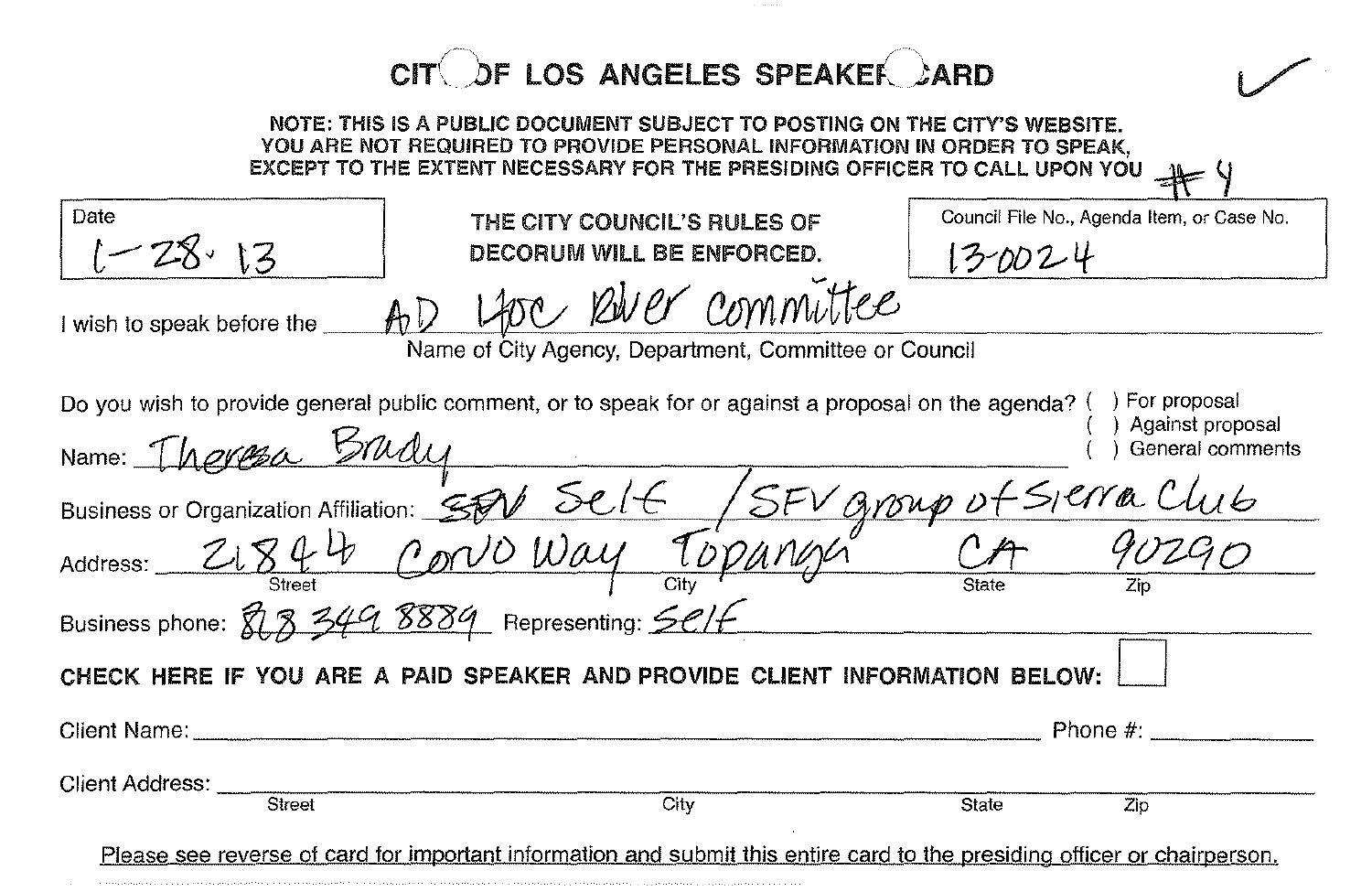## $CIT(\ )F$  LOS ANGELES SPEAKER  $\lambda$ ARD

## NOTE: THIS IS A PUBLIC DOCUMENT SUBJECT TO POSTING ON THE CITY'S WEBSITE. YOU ARE NOT REQUIRED TO PROVIDE PERSONAL INFORMATION IN ORDER TO SPEAK. EXCEPT TO THE EXTENT NECESSARY FOR THE PRESIDING OFFICER TO CALL UPON YOU I Date THE CITY COUNCIL'S RULES OF Council File No., Agenda Item, or Case No. *-* decorum WILL BE ENFORCED. I wish to speak before the  $\bigoplus$   $\bigoplus$   $\bigoplus$   $\bigoplus$   $\bigoplus$   $\bigoplus$   $\bigoplus$   $\bigoplus$   $\bigoplus$   $\bigoplus$   $\bigoplus$   $\bigoplus$   $\bigoplus$   $\bigoplus$   $\bigoplus$   $\bigoplus$   $\bigoplus$   $\bigoplus$   $\bigoplus$   $\bigoplus$   $\bigoplus$   $\bigoplus$   $\bigoplus$   $\bigoplus$   $\bigoplus$   $\bigoplus$   $\bigoplus$   $\bigoplus$ Name of City Agency, Department, Committee or Council Do you wish to provide general public comment,  $\alpha$ r to speak for or against a proposal on the agenda? ( ) For proposal on the agenda? ( ) aning the  $N$ ame:  $\sqrt{2\epsilon}$ ha  $N$ ada $\epsilon$ ) Against proposal ) General comments Business or Organization Affiliation: *"'C'""-'t>~-.11\_---------------------* and a street and the street City City State  $\overline{z}$ ip  $\overline{z}$ Business phone: \_\_\_\_\_\_\_\_\_\_\_ Representing: -== \_ CHECK HERE IF YOU ARE A PAID SPEAKER AND PROVIDE CLIENT INFORMATION BELOW: Client Name: \_ Phone #: \_  $\begin{array}{ccc}\n\text{Client Address:} & \text{Stream} & \text{String} \\
\hline\n\text{Storet} & \text{City} & \text{State} & \text{Zip} \\
\end{array}$ Please see reverse of card for important information and submit this entire card to the presiding officer or chairperson.